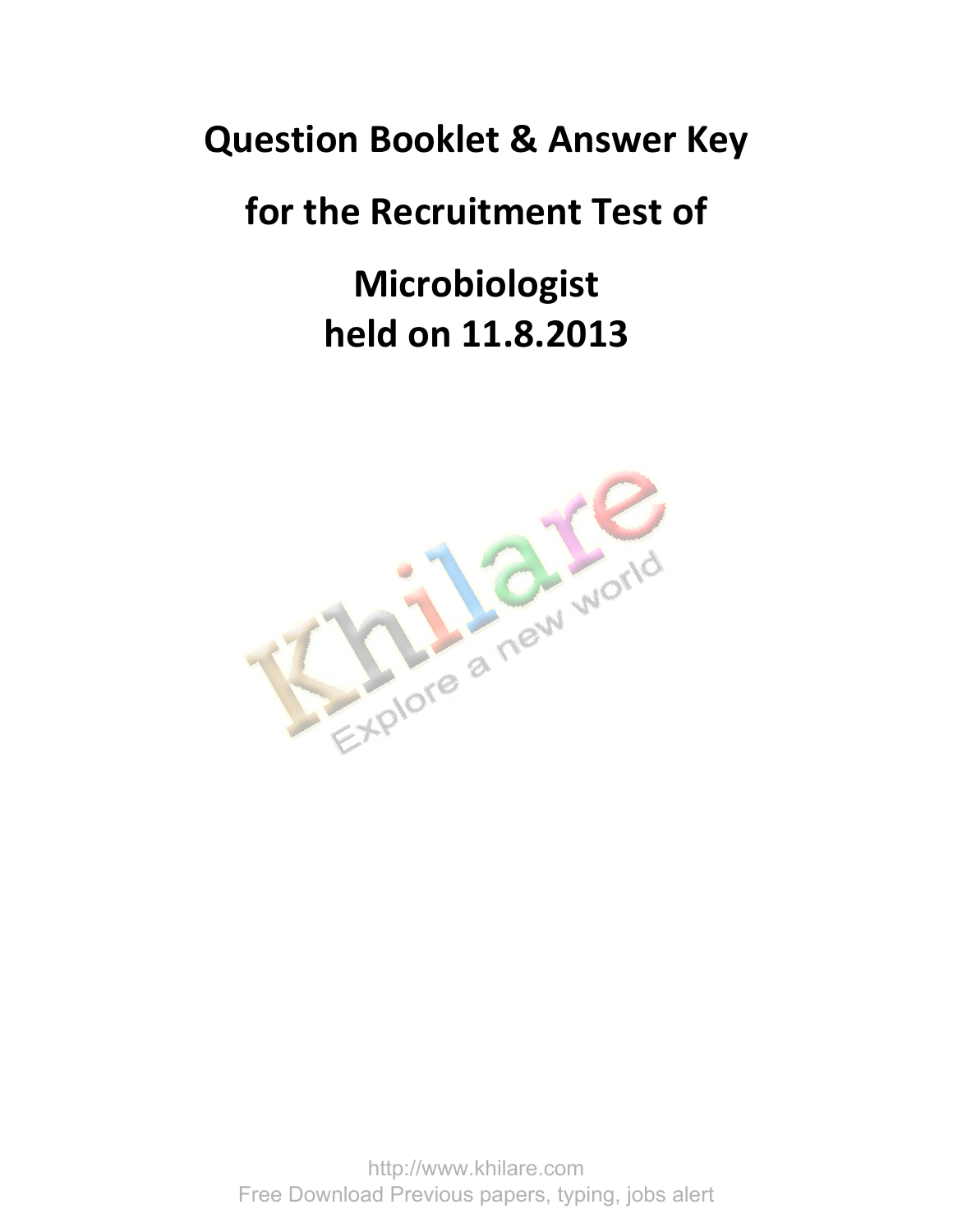|                                                                                                              | <b>English Version</b>                                                       |                |                                                                                                              |                                            |  |  |  |
|--------------------------------------------------------------------------------------------------------------|------------------------------------------------------------------------------|----------------|--------------------------------------------------------------------------------------------------------------|--------------------------------------------|--|--|--|
|                                                                                                              | 1. <i>'</i> ਸ਼ਬਦ' ਕੀ ਹੈ?                                                     |                |                                                                                                              |                                            |  |  |  |
|                                                                                                              |                                                                              |                | (A) ਸ਼ਬਦ ਅਰਥਾਂ ਦੀ ਪੱਧਰ 'ਤੇ  ਭਾਸ਼ਾ ਦੀ ਛੋਟੀ ਤੋਂ ਛੋਟੀ ਸੁੰਤੰਤਰ ਇਕਾਈ ਹੈ                                           |                                            |  |  |  |
|                                                                                                              | (B) ਸ਼ਬਦ ਨਿਸਾਰਥਕ ਧੁਨੀਆਂ ਦਾ ਸਮੂਹ ਹੈ                                           |                |                                                                                                              |                                            |  |  |  |
|                                                                                                              | (C) ਸ਼ਬਦ ਸਾਰਥਕ ਧੁਨੀਆਂ ਦਾ ਸਮੂਹ ਹੈ                                             |                |                                                                                                              |                                            |  |  |  |
|                                                                                                              | (D) ਸ਼ਬਦ <b>ੀਵਆਕਰਣਕ ਇਕਾਈ</b> ਹੈ                                              |                |                                                                                                              |                                            |  |  |  |
| 2.                                                                                                           | ਸ਼ੱਧ ਸ਼ਬਦ ਦੀ ਚੋਣ ਕਰੋ:                                                        |                |                                                                                                              |                                            |  |  |  |
|                                                                                                              | $(A)$ ਸਿਫਾਰਸ                                                                 | $(B)$ ਸਿਫ਼ਾਰਸ਼ | $(C)$ ਸੀਫਾਰਸ                                                                                                 | (D) ਸ਼ੀਫ਼ਾਰਸ਼                              |  |  |  |
| 3.                                                                                                           | ਕਿਹੜਾ ਸ਼ਬਦ 'ਲਾਭ' ਦਾ ਸਾਮਾਨਰਥੀ ਹੈ:                                             |                |                                                                                                              |                                            |  |  |  |
|                                                                                                              | $(A)$ ਵੇਚ                                                                    | $(B)$ ਵੱਟ      | $(C)$ ਘਾਟਾ                                                                                                   | $(D)$ ਫ਼ਾਇਦਾ                               |  |  |  |
| 4.                                                                                                           |                                                                              |                | ਕਿਹੜਾ ਸ਼ੁਬਦ ਕੰਡਾ ਸ਼ਬਦ ਦੇ ਬਹੁਅਰਥਕ ਵੱਜੋਂ ਨਹੀਂ ਵਰਤੀਆ ਜਾ ਸਕਦਾ :                                                  |                                            |  |  |  |
|                                                                                                              | $(A)$ ਤੱਕੜ                                                                   | $(B)$ ਸੁਲ      | $(C)$ ਹੱਡੀ                                                                                                   | $(D)$ ਕੰਢਾ                                 |  |  |  |
| 5.                                                                                                           | ਪੜਨਾਂਵ ਕਿੰਨੀ ਕਿਸਮ ਦੇ ਹੋਦੇ ਹਨ:                                                |                |                                                                                                              |                                            |  |  |  |
|                                                                                                              | $(A)$ ਚਾਰ                                                                    | $(B)$ ਪੰਜ      | $(C)$ ਛੇ                                                                                                     | (D) ਸੱਤ                                    |  |  |  |
| 6.                                                                                                           | ਸੈਖਿਅਕ ਵਿਸ਼ੇਸ਼ਣ ਦੇ ਕਿੰਨੇ ਰੂਪ ਮੈਨੇ ਜਾਂਦੇ ਹਨः                                  |                |                                                                                                              |                                            |  |  |  |
|                                                                                                              | $(A)$ ਸੱਤ                                                                    | $(B)$ ਛੇ       | $(C)$ ਪੰਜ                                                                                                    | $(D)$ ਚਾਰ                                  |  |  |  |
| 7.                                                                                                           | 'ਮਾਝੀ' ਕੀ ਹੈ:                                                                |                |                                                                                                              |                                            |  |  |  |
|                                                                                                              | $(A)$ ਭਾਸ਼ਾ                                                                  | $(B)$ ਵਿਆਕਰਣ   | $(C)$ ਉਪਭਾਸ਼ਾ                                                                                                | $(D)$ ਇਲਾਕਾ                                |  |  |  |
| 8.                                                                                                           | 'ਪੁਆਧ' ਕੀ ਹੈ:                                                                |                |                                                                                                              |                                            |  |  |  |
|                                                                                                              | $(A)$ ੳਪ–ਭਾਸ਼ਾ                                                               | $(B)$ ਇਲਾਕਾ    | (C)<br>ਭਾਸ਼ਾ                                                                                                 | (D) ਵਿਆਕਰਣ                                 |  |  |  |
| 9.                                                                                                           | ਲੱਤ ਅੜਾਉਂਣੀ ਦਾ ਕੀ ਅਰਥ ਹੈ:                                                    |                |                                                                                                              |                                            |  |  |  |
|                                                                                                              | (A) ਸੰਭਲਿਆ ਨਾ ਜਾਣਾ                                                           |                | (B) ਚੁਗਲੀ ਕਰਨੀ WOM                                                                                           |                                            |  |  |  |
|                                                                                                              | (C) ਸਿਫ਼ਤ ਕਰਨੀ <i>-</i>                                                      |                |                                                                                                              |                                            |  |  |  |
| 10.                                                                                                          | ਕਿਹੜਾ ਸ਼ਬਦ 'ਦਰਖ਼ਤ' ਦਾ ਸਾਮਾਨਾਰਥੀ ਹੈ:                                          |                |                                                                                                              |                                            |  |  |  |
|                                                                                                              | $(A)$ ਫ਼ਲ                                                                    | $(B)$ ਫੁੱਲ     | $(C)$ ਰੁੱਖ                                                                                                   | $(D)$ ਟਹਿਣੀ                                |  |  |  |
| <b>Directions (Q.No. 11-15):</b> Out of the four given options, choose the expression that best explains the |                                                                              |                |                                                                                                              |                                            |  |  |  |
| meaning of the idioms given below:-<br>11. Not to mince matters                                              |                                                                              |                |                                                                                                              |                                            |  |  |  |
|                                                                                                              | (A) to speak unreservedly                                                    |                | (B) to speak with difficulty                                                                                 |                                            |  |  |  |
|                                                                                                              | (D) to indulge in meaningless conversation<br>(C) to abuse somebody          |                |                                                                                                              |                                            |  |  |  |
| 12.                                                                                                          | To rest on one's oars                                                        |                |                                                                                                              |                                            |  |  |  |
|                                                                                                              | (A) stopping work for a time and having rest                                 |                |                                                                                                              | (B) to be engaged in some meaningless work |  |  |  |
|                                                                                                              | (C) to work with devotion                                                    |                | (D) to do one's work sincerely                                                                               |                                            |  |  |  |
| 13.                                                                                                          | To let the grass grow under his feet                                         |                |                                                                                                              |                                            |  |  |  |
|                                                                                                              | (A) to remain idle<br>(C) to lead a life of opulence                         |                | (B) to be full of passion<br>(D) to be a swift walker                                                        |                                            |  |  |  |
|                                                                                                              |                                                                              |                |                                                                                                              |                                            |  |  |  |
| 14.                                                                                                          | To nail one's colours to the mast                                            |                |                                                                                                              |                                            |  |  |  |
|                                                                                                              | (A) to refuse to surrender<br>(C) to be an efficient sailor                  |                | (B) to create a good painting<br>(D) to use light colours in one's paintings                                 |                                            |  |  |  |
|                                                                                                              |                                                                              |                |                                                                                                              |                                            |  |  |  |
| 15.                                                                                                          | To cut someone dead                                                          |                | (A) to deliberately insult someone by ignoring her/him (B) to murder someone brutally                        |                                            |  |  |  |
|                                                                                                              | (C) to ridicule someone                                                      |                |                                                                                                              | (D) to cut someone into pieces             |  |  |  |
|                                                                                                              |                                                                              |                |                                                                                                              |                                            |  |  |  |
|                                                                                                              | into the gaps:-                                                              |                | <b>Directions (Q.No.16-20) :-</b> Out of the four given options, choose the correct preposition to be filled |                                            |  |  |  |
| 16.                                                                                                          | India has always been amenable ___ peace.                                    |                |                                                                                                              |                                            |  |  |  |
|                                                                                                              | (D) with<br>$(A)$ of<br><sup>(B</sup> ) f(tp://www.khils Fe <sup>t</sup> com |                |                                                                                                              |                                            |  |  |  |

Free Download **Previous papers, t**yping, jobs alert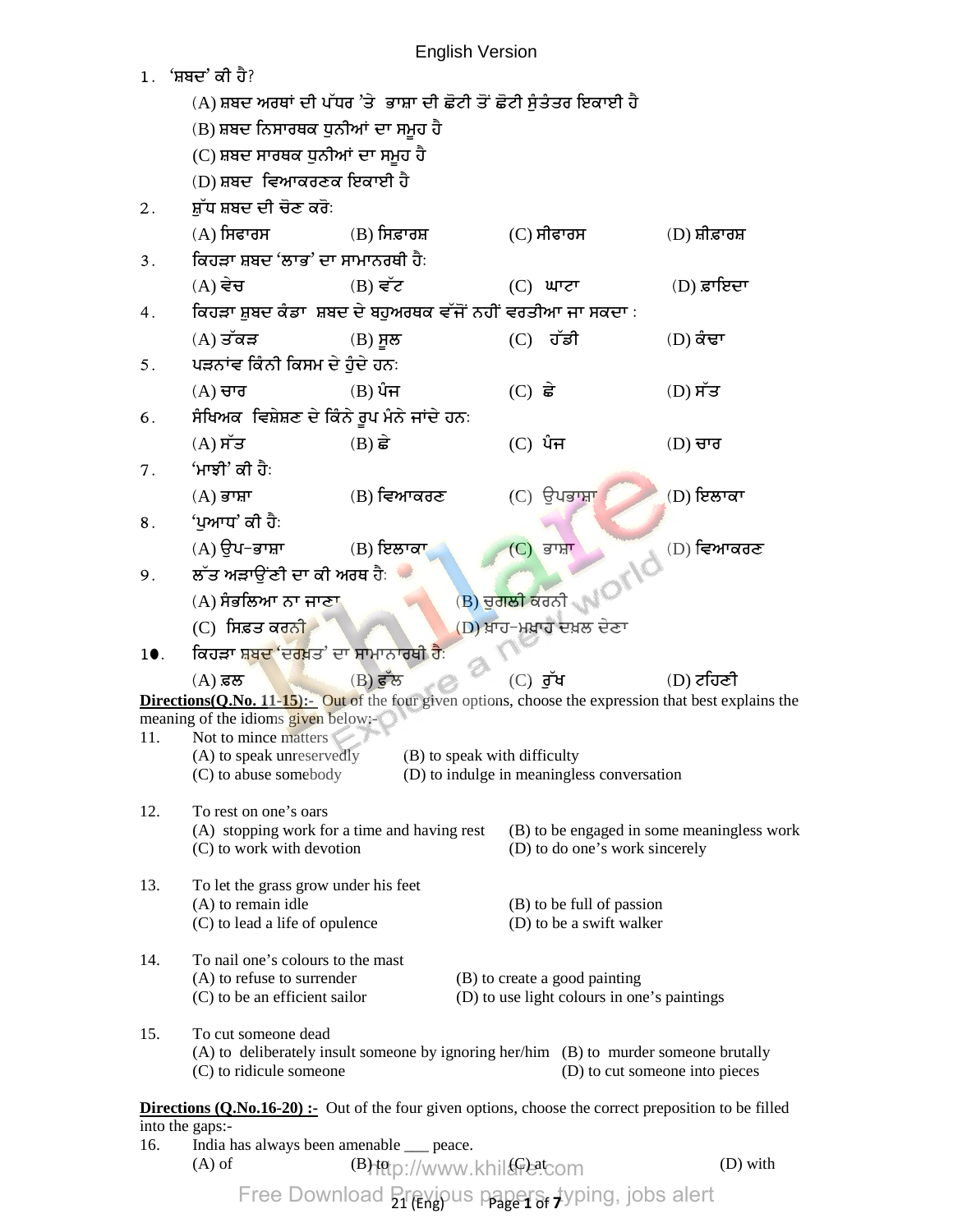| 17. | Ramesh's house is adjacent __ my school.<br>$(A)$ of                                                                                                                                                                                                         | $(B)$ with                                | $(C)$ to                                                                              | $(D)$ at         |
|-----|--------------------------------------------------------------------------------------------------------------------------------------------------------------------------------------------------------------------------------------------------------------|-------------------------------------------|---------------------------------------------------------------------------------------|------------------|
| 18. | India's economy is beset __ all kinds of problems.<br>$(A)$ of                                                                                                                                                                                               | $(B)$ at                                  | $(C)$ by                                                                              | $(D)$ with       |
| 19. | He seems to be weary $\quad$ life.<br>$(A)$ of                                                                                                                                                                                                               | $(B)$ by                                  | $(C)$ from                                                                            | $(D)$ with       |
| 20. | There is no early respite _____ heavy rains.<br>$(A)$ of                                                                                                                                                                                                     | $(B)$ from                                | $(C)$ by                                                                              | (D) with         |
| 21. | Name the Gurudwara which stands where Guru Harkrishan breathed his last.<br>A) Bangla Sahib<br>C) Kiratpur Sahib                                                                                                                                             |                                           | B) Ber Sahib - Sultanpur Lodhi<br>D) Goindwal Sahib                                   |                  |
| 22. | Prof. Mohan Singh Memorial International Cultural Mela is held at<br>A) Amritsar                                                                                                                                                                             | B) Ludhiana                               | C) Patiala                                                                            | D) Jalandhar     |
| 23. | The Supercop KPS Gill, belonged to which cadre?<br>A) Punjab                                                                                                                                                                                                 | B) Maharashra                             | C) Karnataka                                                                          | D) Assam         |
| 24. | Who among the following is not related to the history of Adi Granth?<br>A) Bhai Gurdas                                                                                                                                                                       | B) Bhai Mani Singh                        | C) Banda Bahadur                                                                      | D) Baba Budha    |
| 25. | Kandi area, an important agro-climatic zone of Punjab, has following characteristics<br>1. Sub-mountainous undulating terrain 2. High cost of cultivation<br>3. Lack of perennial water source<br>A) 1 and 2 are correct<br>C) $2$ , $3$ and $4$ are correct |                                           | 4. Extremely fertile land<br>B) 1, 2 and 3 are correct<br>D) $1, 2$ and 4 are correct |                  |
| 26. | When was the use of Punjabi made compulsory?<br>A) 1966                                                                                                                                                                                                      | B) 1967                                   | $C)$ 1990                                                                             | D) 1992          |
| 27. | Who among the following was the first Akali Chief Minister of Punjab?<br>A) Giani Gurmukh Singh Mussafir<br>C) Giani Kartar Singh                                                                                                                            |                                           | B) Lacchman Singh Gill<br>D) Justic Gurnam Singh                                      |                  |
| 28. | Dhyan Chand, famous hockey player belonged to<br>A) Madhya Pradesh                                                                                                                                                                                           | B) Punjab                                 | C) Haryana                                                                            | D) Delhi         |
| 29. | Which of the following is the correct span of Punjab in terms of latitude?<br>A) $12.30^{\circ}$ North to $18.32^{\circ}$ North<br>C) $29.30^{\circ}$ North to $32.32^{\circ}$ North                                                                         |                                           | B) 19.30° North to 28.32° North<br>D) 39.30° North to 52.32° North                    |                  |
| 30. | National Food Security Mission was introduced in Punjab during<br>A) 2007-08                                                                                                                                                                                 | B) 2009-10                                | $C)$ 2006-07                                                                          | D) $2010-11$     |
| 31. | Global rating agency S and P expects India to grow by 6.5% during 2013. It stands for<br>A) Sample and Perfect<br>C) Spain and Pakistan                                                                                                                      |                                           | B) Standard and Poor's<br>D) Standard and Poverty                                     |                  |
| 32. | With which country has India entered into an agreement for the development of 'Fifth<br>Generation Fighter Aircraft (FGFA)?<br>A) USA                                                                                                                        | B) Germany                                | C) Russia                                                                             | D) Japan         |
| 33. | Which is the largest Peninsula of the world?<br>A) Arabia                                                                                                                                                                                                    | B) Southern India                         | C) Alaska                                                                             | D) Labrador      |
| 34. | Indian Navy launched its new warship INS Kiltan. It is<br>A) anti-submarine                                                                                                                                                                                  | $B)$ anti-aircraft $WW$ khilf anti-piracy |                                                                                       | D) none of these |
|     | <b>Free Download</b>                                                                                                                                                                                                                                         |                                           | Previous papers, typing, jobs alert                                                   |                  |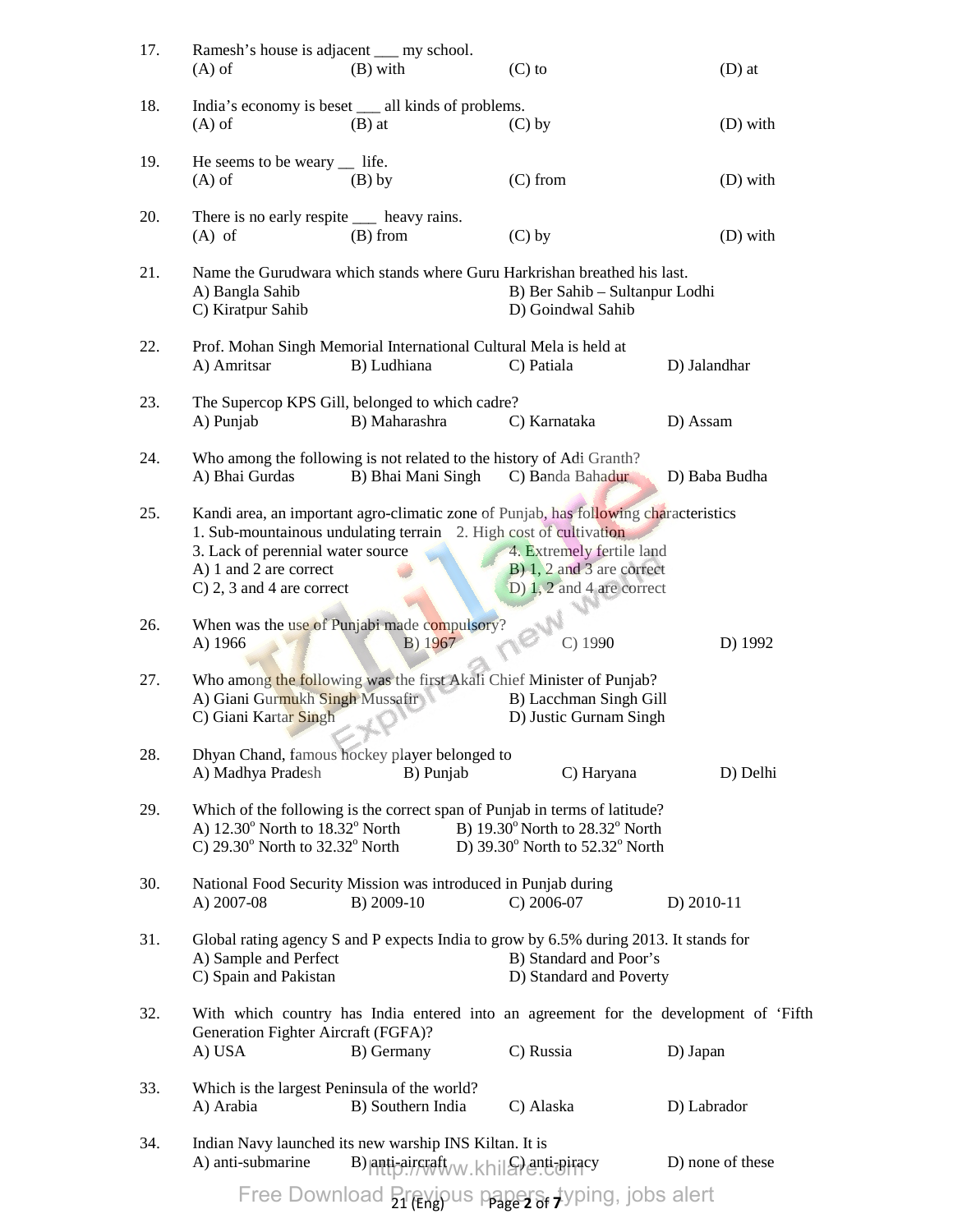| 35. | religion and caste upto their marriage                                                                                                                                                                                          | 'Laadli Laxmi Yojna' has been launched by _____________ government for supporting girls of all                                                                                                                                                       |                                                                                                                                                                                                                                                                                                                |                   |  |  |  |
|-----|---------------------------------------------------------------------------------------------------------------------------------------------------------------------------------------------------------------------------------|------------------------------------------------------------------------------------------------------------------------------------------------------------------------------------------------------------------------------------------------------|----------------------------------------------------------------------------------------------------------------------------------------------------------------------------------------------------------------------------------------------------------------------------------------------------------------|-------------------|--|--|--|
|     | A) Rajasthan                                                                                                                                                                                                                    | B) Madhya Pradesh                                                                                                                                                                                                                                    | C) Gujarat                                                                                                                                                                                                                                                                                                     | D) Punjab         |  |  |  |
| 36. | "If a God were to tolerate untouchability I would not recognize him as God at all." These words                                                                                                                                 |                                                                                                                                                                                                                                                      |                                                                                                                                                                                                                                                                                                                |                   |  |  |  |
|     | were spoken by<br>A) Gokhale                                                                                                                                                                                                    | B) Vivekananda                                                                                                                                                                                                                                       | C) Tilak                                                                                                                                                                                                                                                                                                       | D) Mahatma Gandhi |  |  |  |
| 37. | The 'Kutir Jyoti' proposal was made to provide electricity<br>A) to all homes of rural people<br>B) to urban poor, free of cost<br>C) to homes of rural poor families below the poverty line D) to urban poor at moderate rates |                                                                                                                                                                                                                                                      |                                                                                                                                                                                                                                                                                                                |                   |  |  |  |
| 38. | The protein deficiency disease is known as<br>A) kwashiorker                                                                                                                                                                    | B) cirrhosis                                                                                                                                                                                                                                         | C) eczema                                                                                                                                                                                                                                                                                                      | D) clycoses       |  |  |  |
| 39. | Right to property was removed from the list of Fundamental Rights during the rule of<br>A) Indira Gandhi Government<br>B) Morarji Desai Government<br>C) Narsimha Rao Government<br>D) Vajpayee Government                      |                                                                                                                                                                                                                                                      |                                                                                                                                                                                                                                                                                                                |                   |  |  |  |
| 40. | A) Amrendra Singh                                                                                                                                                                                                               | The first Indian to cross seven important seas by swimming<br>B) Bula Chaudhury                                                                                                                                                                      | C) Junko Taibei                                                                                                                                                                                                                                                                                                | D) Yuri Gagarin   |  |  |  |
| 41. | Complete the series<br>A) 392                                                                                                                                                                                                   | $12, 36, 80, 150, 252, \underline{\hspace{1cm}}$<br>B) 504                                                                                                                                                                                           | $\overline{C}$ ) 452                                                                                                                                                                                                                                                                                           | $D)$ 412          |  |  |  |
| 42. | How will SILVER be written in that code?                                                                                                                                                                                        | In a certain code COVALENT is written as BWPDUOFM and FORM is written as PGNS.                                                                                                                                                                       |                                                                                                                                                                                                                                                                                                                |                   |  |  |  |
|     | A) MJTUDQ                                                                                                                                                                                                                       | <b>B) KHRSFW</b>                                                                                                                                                                                                                                     | C) MJTWFS                                                                                                                                                                                                                                                                                                      | D) MJTSFW         |  |  |  |
| 43. | Who is the grandmother of $D$ ?                                                                                                                                                                                                 | Read the following information and answer the questions given below (43-44).<br>A is father of C, but C is not his son. E is daughter of C. F is the spouse of A. B is brother of C<br>D is the son of B. G is the spouse of B. H is the father of G |                                                                                                                                                                                                                                                                                                                |                   |  |  |  |
|     | A) C                                                                                                                                                                                                                            |                                                                                                                                                                                                                                                      | C) F                                                                                                                                                                                                                                                                                                           | D) H              |  |  |  |
| 44. | Who is the son of $F$ ?<br>$A)$ $B$                                                                                                                                                                                             | BICOIOTE 3                                                                                                                                                                                                                                           | C) D                                                                                                                                                                                                                                                                                                           | D) E              |  |  |  |
|     |                                                                                                                                                                                                                                 | Read the following information and answer Q.Nos. 45-46.                                                                                                                                                                                              |                                                                                                                                                                                                                                                                                                                |                   |  |  |  |
|     |                                                                                                                                                                                                                                 | In a car exhibition, seven cars of different companies viz. Cardilac, Ambassador, Fiat, Maruti,<br>Mercedes, Bedford and Fargo were displayed in a row facing East such that                                                                         |                                                                                                                                                                                                                                                                                                                |                   |  |  |  |
|     | 1.<br>2.                                                                                                                                                                                                                        | Cardilac car was to the immediate right of Fargo<br>Fargo was fourth to the right of Fiat                                                                                                                                                            |                                                                                                                                                                                                                                                                                                                |                   |  |  |  |
|     | 3.                                                                                                                                                                                                                              | Maruti was between Amabssador and Bedford                                                                                                                                                                                                            |                                                                                                                                                                                                                                                                                                                |                   |  |  |  |
|     | 4.                                                                                                                                                                                                                              | Fiat, which was third to left of Ambassador, was at one of ends                                                                                                                                                                                      |                                                                                                                                                                                                                                                                                                                |                   |  |  |  |
| 45. | A) immediate right of Cardilac                                                                                                                                                                                                  | Which of the following was the correct position of Mercedes?                                                                                                                                                                                         | B) immediate left of Bedford                                                                                                                                                                                                                                                                                   |                   |  |  |  |
|     | C) between Bedford and Fargo                                                                                                                                                                                                    |                                                                                                                                                                                                                                                      | D) fourth to right of Maruti                                                                                                                                                                                                                                                                                   |                   |  |  |  |
| 46. | Which of the following is definitely true?<br>A) Maruti is to immediate left of Ambassador<br>C) Bedford is at one of the ends                                                                                                  |                                                                                                                                                                                                                                                      | B) Bedford is to immediate left of Fiat<br>D) Fiat is second to the right of Maruti                                                                                                                                                                                                                            |                   |  |  |  |
| 47. | One evening, Shaan and Shyam were standing in a ground facing each other. The shadow of                                                                                                                                         |                                                                                                                                                                                                                                                      |                                                                                                                                                                                                                                                                                                                |                   |  |  |  |
|     | A) East                                                                                                                                                                                                                         | shyam was falling to his left, which direction was Shaan facing?<br>B) North                                                                                                                                                                         | C) West                                                                                                                                                                                                                                                                                                        | D) South          |  |  |  |
| 48. |                                                                                                                                                                                                                                 | In the sequence given below, how many 8s are there each of which is exactly divisible by its<br>immediate preceding as well as succeeding numbers                                                                                                    |                                                                                                                                                                                                                                                                                                                |                   |  |  |  |
|     |                                                                                                                                                                                                                                 |                                                                                                                                                                                                                                                      | 2 8 3 8 2 4 8 2 4 8 6 $\frac{8}{10}$ $\frac{1}{2}$ $\frac{1}{2}$ $\frac{1}{2}$ $\frac{1}{2}$ $\frac{1}{2}$ $\frac{1}{2}$ $\frac{1}{2}$ $\frac{1}{2}$ $\frac{1}{2}$ $\frac{1}{2}$ $\frac{1}{2}$ $\frac{1}{2}$ $\frac{1}{2}$ $\frac{1}{2}$ $\frac{1}{2}$ $\frac{1}{2}$ $\frac{1}{2}$ $\frac{1}{2}$ $\frac{1}{2}$ | $D$ ) 4           |  |  |  |

 $21$  (Eng)<sup> $\cup$  ></sup> Page **3** of **7**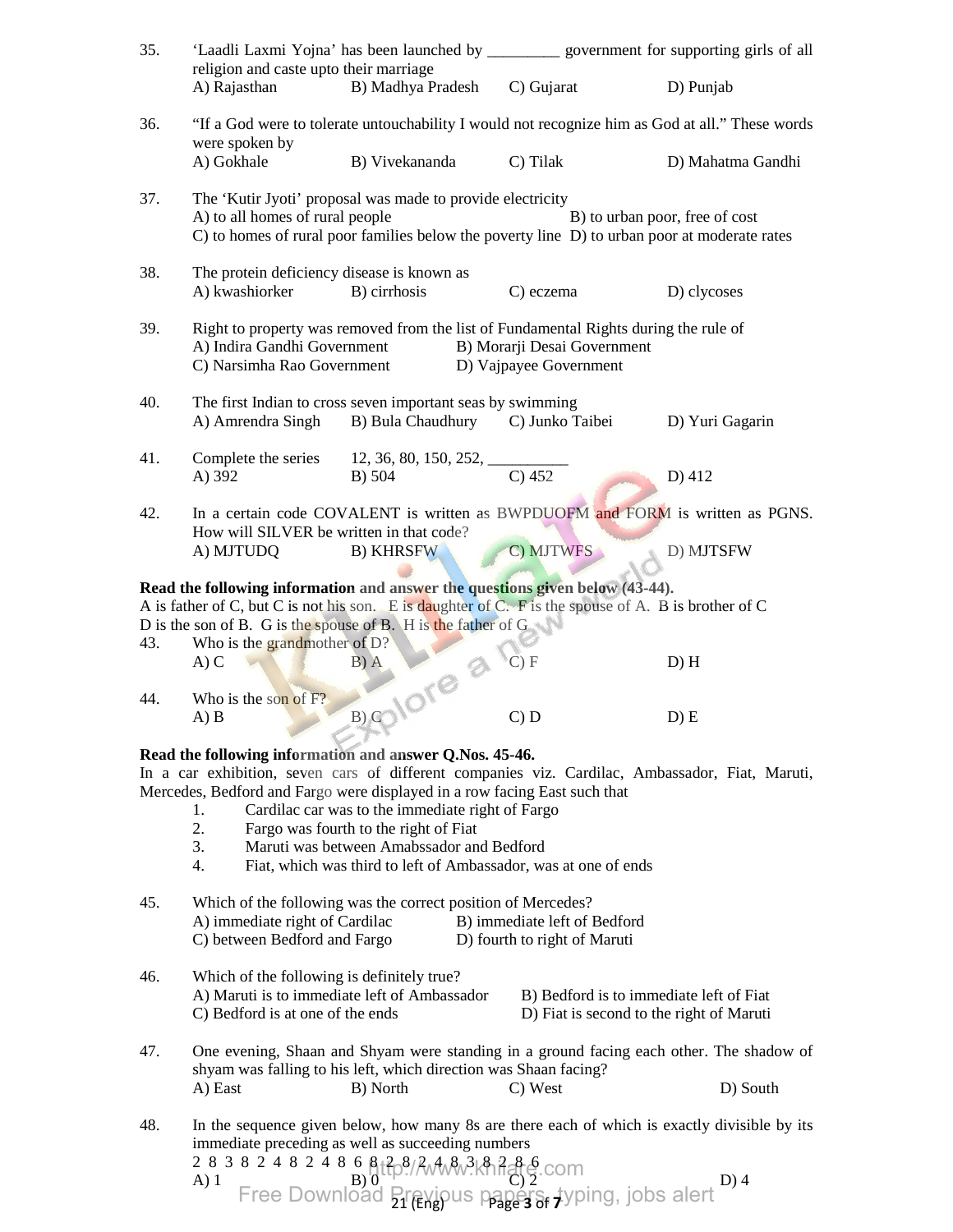- 49. Manoj and Sachin ranked  $7<sup>th</sup>$  and  $11<sup>th</sup>$  respectively from the top in a class of 31 students. What are their respective ranks from the bottom? A)  $20^{th}$  &  $24^{th}$  B)  $24^{th}$  &  $20^{th}$  C)  $25^{th}$  &  $21^{st}$  D)  $26^{th}$  &  $22^{nd}$
- $1 \mid 3 \mid 7$ 5 12 14 25 | ? | 28 125 | 192 | 56 A) 64 B) 56 C) 48 D) 40 51. Three containers contain different quantities of mixture of milk and water, whose measurements are 403 kg, 434 kg and 465 kg. What biggest measure can be used to measure all different quantities exactly? A) 1 kg B) 7 kg C) 31 kg D) 41 kg 52. In a class, there are 2 sections A and B. If 10 students of section B shift to section A, the strength of A becomes three times of that of B. But, if 10 students shift over from A to B, both A and B are in equal strength. How many students are there in sections A and B? A) 50 and 30 B) 45 and 15 C) 90 and 40 D) 80 and 40 53. Simplify  $38 \times 38 \times 38 + 34 \times 34 \times 34 + 28 \times 28 \times 28 - 38 \times 28 \times 34$  $38 \times 38 + 34 \times 34 + 28 \times 28 - 38 \times 34 - 34 \times 28 - 38 \times 28$  $=$  ? A) 24 B) 32 C) 44 D) 100 54. In a class with a certain number of students, if one student weighing 50 kg is added then the average weight of class increases by 1 kg. If one more student weighing 50 kg is added, then the average weight of the class increases by 1.5 kg over the original average. What is the original average weight of the class?<br>A)  $2 \text{ kg}$  B)  $4 \text{ kg}$ A)  $2 \text{ kg}$  B)  $4 \text{ kg}$  C)  $46 \text{ kg}$  D)  $47 \text{ kg}$ 55. The difference between the radii of the smaller circle and the bigger circle is 7 cm and the difference between the areas of two circles is 1078 cm<sup>2</sup>. Radius of smaller circle is A) 17.5 cm B) 21 cm C) 28 cm D) 27 cm 56. A dairyman buys milk at  $\bar{8}$  6.40 per litre. He adds water and sells the mixture at  $\bar{8}$  per litre, thereby making 37.5% profit. The proportion of water to milk received by the customer is A) 1 : 10 B) 1 : 12 C) 1 : 15 D) 1 : 20 57. A, B and C entre into partnership. A invests some money in the beginning, B invests double the amount after 6 months and C invests thrice the amount after 8 months. If the annual profit be **₹** 27000, C's share is<br>A) ₹ 8625 B) ₹9000 C) ₹10800 D) ₹11250 58. Bombay Express left Delhi for Bombay at 14.30 hours, travelling at a speed of 60 km/hour and Rajdhani Express left Delhi for Bombay on the same day at 16.30 hours, travelling at a speed of 80 km/hour. How far away from Delhi will the two trains meet? A) 120 km B) 360 km C) 480 km D) 500 km 59. A sum of  $\bar{\mathbf{\xi}}$  5300 was taken as a loan. This is to be repaid in 2 equal installments. If the rate of interest be 12% compound annually, the value of each installment is A) ₹3150 B) ₹3248 C) ₹3345 D) ₹3136 60. A pipe can fill a cistern in 12 minutes and another pipe can fill it in 15 minutes. But, a  $3<sup>rd</sup>$  pipe can empty it in 6 minutes. The first two pipes are kept open for 5 minutes in beginning and then 3<sup>rd</sup> pipe is also opened. In what time is the cistern emptied? A) 30 minutes B)  $33$  minutes http://www.khilare.com D) 45 minutes

50. Replace the question mark (?) from the options given below:

Free Download **Previous papers, t**yping, jobs alert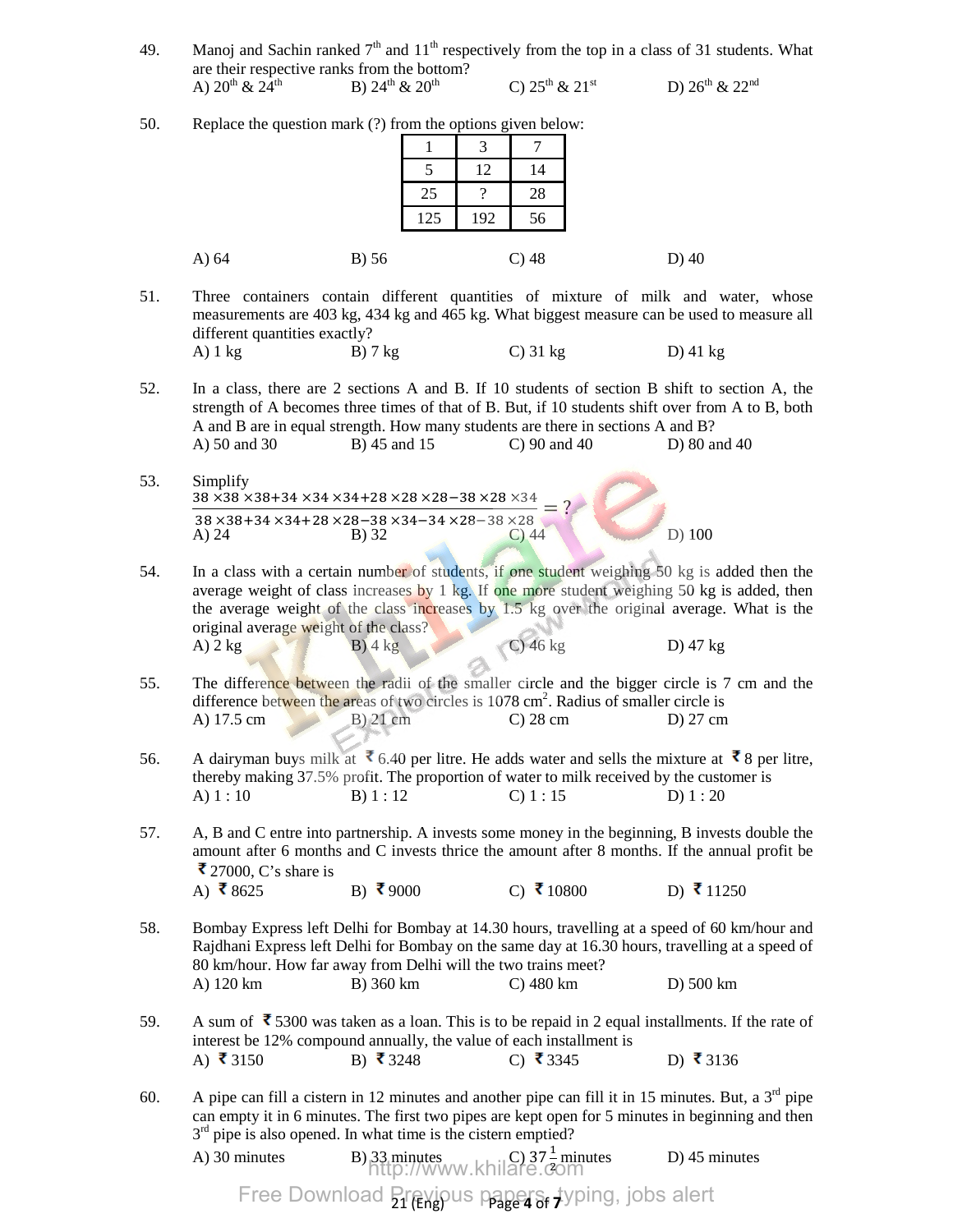| 61  | The Thesaurus tool in MS-Word<br>A) finds repeated words in the document<br>C) checks for misspelled words as you type                                                                                                                                                                                                    |                                                         | B) gives synonyms and antonyms Words<br>D) none of the above |  |  |  |
|-----|---------------------------------------------------------------------------------------------------------------------------------------------------------------------------------------------------------------------------------------------------------------------------------------------------------------------------|---------------------------------------------------------|--------------------------------------------------------------|--|--|--|
| 62  | In MS-PowerPoint presentation, slide show can be started from:<br>A) Beginning Slide<br>C) Both A and B are correct                                                                                                                                                                                                       | B) Current Slide                                        | D) None of the option                                        |  |  |  |
| 63  | Macros in MS-Power point can be recorded from:<br>A) Insert menu<br>B) Tools Menu                                                                                                                                                                                                                                         | C) Edit Menu                                            | D) Developer Menu                                            |  |  |  |
| 64  | In a MS-Excel sheet, Cell A1 to A10 has certain values. In cell A11, you wish to find out the<br>average of all the values which are less than 1000 in cell A1 to A10. What is command to do<br>that?                                                                                                                     |                                                         |                                                              |  |  |  |
|     | A) = $AVERAGE(A1 to A10, "<1000")$<br>$C$ ) = AVERAGEIF(A1:A10, "<1000")                                                                                                                                                                                                                                                  | $B) = AVERAGE(A1:A10, "<1000")$<br>D) All are incorrect |                                                              |  |  |  |
| 65  | In a MS-Excel sheet, Cell A2 has text "Rajesh", Cell A3 has Currency of "\$2000". In cell A4,<br>you wish to place currency located in A3 with A2 contents such that 'A2 has salary A3'. What<br>is command to do that?                                                                                                   |                                                         |                                                              |  |  |  |
|     | A) = $A2&$ " has salary " $&$ TEXT(A3,"\$0.00")<br>C) = $A2&$ " has salary " $&$ TEXT(A3,"\$")                                                                                                                                                                                                                            | D) All are incorrect                                    | B) = $A2\&$ " has salary " $\&A3$                            |  |  |  |
| 66. | Agar is a polymer of<br>A. D-galactose and 3,6-anhydro-L-galactopyranose<br>B. D-galactose and N-acetylglucosamine<br>C. Galacturonic acid<br>D. Alginic acid                                                                                                                                                             |                                                         |                                                              |  |  |  |
| 67. | A bacterial population growing exponentially at a specific growth rate of 1.25 / h will have a<br>generation time of<br>A. 0.55 h<br>B. 0.65 h                                                                                                                                                                            | C. 0.85 h                                               | D. 1.55 h                                                    |  |  |  |
| 68. | Which of the following precursor metabolites is produced only in HMP shunt pathway in E. coli<br>A. ribose-5-phosphate<br>C. alpha-ketogluarate                                                                                                                                                                           | B. glyceraldehydes-3-phosphate<br>D. suucinyl CoA       |                                                              |  |  |  |
| 69. | Antibiotic that does not inhibit cell wall synthesis is<br>B. vancomycin C. nalidixic acid<br>A. cycloserine<br>D. amoxycillin                                                                                                                                                                                            |                                                         |                                                              |  |  |  |
| 70. | In <i>E. coli</i> , lactose is transported through cell membrane by<br>B. facilitated diffusion<br>A. active proton symport<br>C. group translocation system<br>D. active binding protein transport                                                                                                                       |                                                         |                                                              |  |  |  |
| 71. | The phylogenetic classification of bacteria is based on<br>A. fatty acid analysis<br>C. 16S rDNA sequence analysis                                                                                                                                                                                                        | B. DNA-DNA hybridization<br>D. G+C % content of DNA     |                                                              |  |  |  |
| 72. | Which of the following is a case of bioremediation<br>A. use of oil degrading bacteria in case of spilled oil sites<br>B. use of nitrogen fixing bacteria in fields to convert ammonia to nitrogen<br>C. use of bacteria in the sewage treatment and disposal<br>D. use of disinfectants in the removal of microbial load |                                                         |                                                              |  |  |  |
| 73. | In a fixed volume fed batch culturing, with time<br>A. Both dilution rate and growth rate will increase<br>B. Both dilution rate and growth rate will decrease<br>C. Substrate concentration will increase but biomass concentration will decrease<br>D. Both biomass and substrate concentration will decrease           |                                                         |                                                              |  |  |  |
|     |                                                                                                                                                                                                                                                                                                                           | http://www.khilare.com                                  |                                                              |  |  |  |

 $21$  (Eng)<sup> $\cup$  ></sup> Page **5** of **7** 

Free Download Brevious papers, typing, jobs alert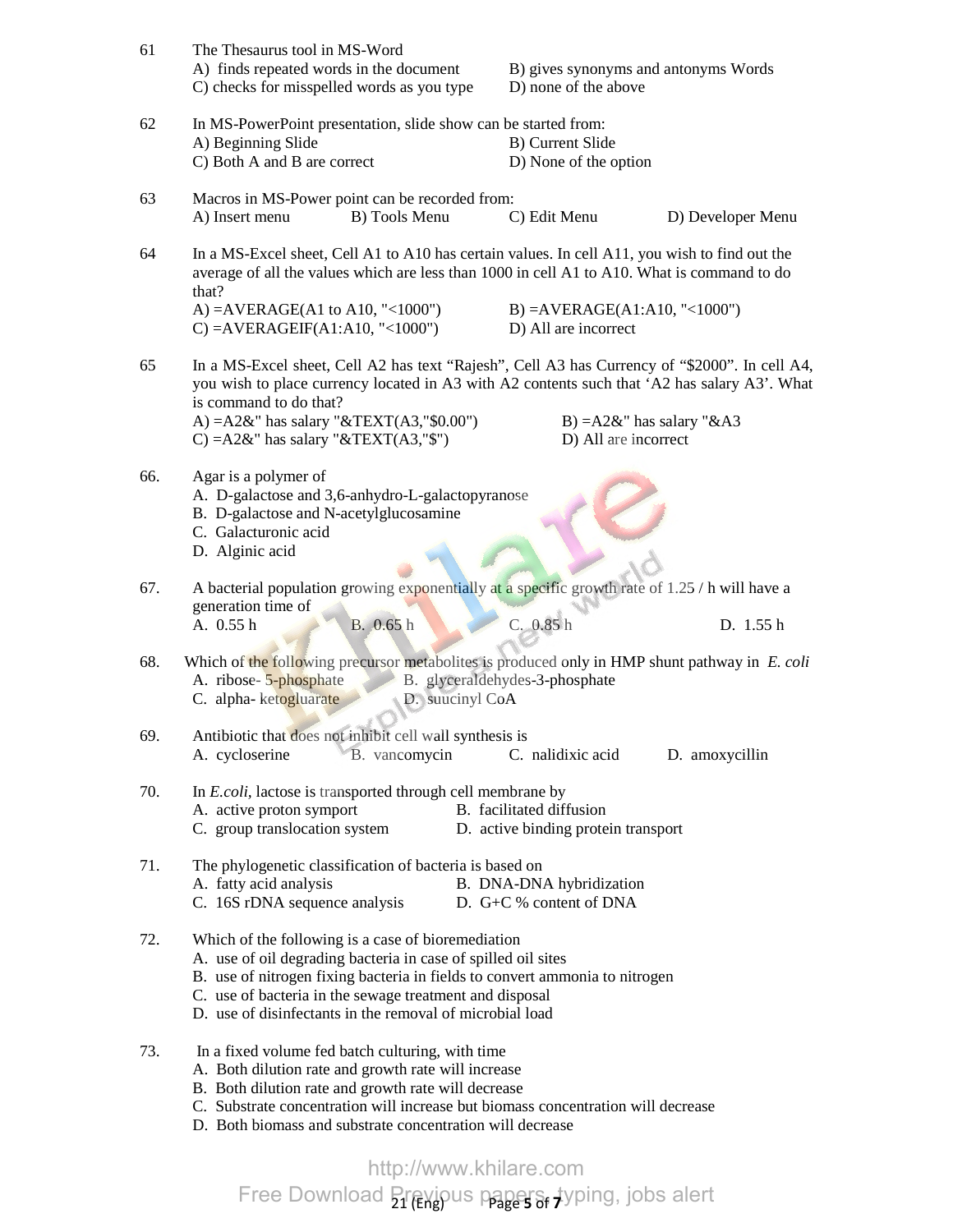| 74. | A. antigen.                                                                                                                                                                                                                                                                                                        | Vaccination protects us from infectious disease by generating memory<br>B. lymphocytes.                                                   | C. macrophages.                                                 | D. PMNs.                             |  |  |  |  |
|-----|--------------------------------------------------------------------------------------------------------------------------------------------------------------------------------------------------------------------------------------------------------------------------------------------------------------------|-------------------------------------------------------------------------------------------------------------------------------------------|-----------------------------------------------------------------|--------------------------------------|--|--|--|--|
| 75. | Widal test is a serological test to detect<br>A. Specific agglutinins against O-Ag of Samonella typhi<br>B. Specific precipitins against H-Ag of Samonella typhi<br>C. Specific agglutinins against both O-Ag and H-Ag of Samonella typhi<br>D. Specific precipitins against both O-Ag and H-Ag of Samonella typhi |                                                                                                                                           |                                                                 |                                      |  |  |  |  |
| 76. | A. Influenza                                                                                                                                                                                                                                                                                                       | The first recombinant vaccine to hit the market was<br>B. Hepatitis B                                                                     | C. Polio                                                        | D. Cholera                           |  |  |  |  |
| 77. | A. Gracilicutes                                                                                                                                                                                                                                                                                                    | Prokaryotes that have cell walls without peptidoglycan fall in the division<br><b>B.</b> Firmicutes                                       | C. Tenericutes                                                  | D. Mendosicutes                      |  |  |  |  |
| 78. | A. Primary                                                                                                                                                                                                                                                                                                         | Trickling filters fall in which kind of sewage treatment system<br>B. Secondary                                                           | C. Tertiary                                                     | D. Quaternary                        |  |  |  |  |
| 79. | LTLT pasteurization is done at<br>A. 71.6 C / 15 sec                                                                                                                                                                                                                                                               | B. 71.6 C / 30 min                                                                                                                        | C. $62.9 \text{ C} / 15 \text{ sec}$                            | D. $62.9 \text{ C} / 30 \text{ min}$ |  |  |  |  |
| 80. | Vodka is made by the fermentation of<br>A. Barley                                                                                                                                                                                                                                                                  | <b>B.</b> Molasses                                                                                                                        | C. Potatoes                                                     | D. Fruit Juice                       |  |  |  |  |
| 81. | Riboflavin is produced in industry by<br>A. Ashbya gossypii<br>C. Zymomonas mobilis                                                                                                                                                                                                                                |                                                                                                                                           | B. Propianobacterium shermanii<br>D. Lactobacillus plantarum    |                                      |  |  |  |  |
| 82. | trp operon is regulated by<br>A. catabolite repression<br>C. attenuation                                                                                                                                                                                                                                           |                                                                                                                                           | B. allosteric feed back inhibition<br>D. End product inhibition |                                      |  |  |  |  |
| 83. | Which of the following is a phagemid<br>A. pUC8                                                                                                                                                                                                                                                                    | B. pUC18                                                                                                                                  | pUC118                                                          | D. pSC101                            |  |  |  |  |
| 84. | A. immediate early transcription<br>C. late transcription                                                                                                                                                                                                                                                          | Upon infection of E. coli with lambda phage, cI repressor is produced during                                                              | B. delayed early transcription<br>D. DNA synthesis phase        |                                      |  |  |  |  |
| 85. | A. I                                                                                                                                                                                                                                                                                                               | TaqI is a restriction enzyme belonging to the Type<br>$B.$ II                                                                             | $C.$ III                                                        | D. IV                                |  |  |  |  |
| 86. | A. unsaturated fatty acids<br>C. sterols                                                                                                                                                                                                                                                                           | Thermophilic bacteria have more of the following in their cell membrane                                                                   | B. saturated fatty acids<br>D. glycerides                       |                                      |  |  |  |  |
| 87. | A. 0.21 kb                                                                                                                                                                                                                                                                                                         | A polypeptide of 38.5 kDa will be coded by an ORF of the size<br>B. 2.1 kb                                                                | C. 1.05 kb                                                      | D. 1.5 kb                            |  |  |  |  |
| 88. | A. pMB1                                                                                                                                                                                                                                                                                                            | pUC19 contains the origin of replication taken from<br>B. pSC101                                                                          | C. R1                                                           | D. P15A                              |  |  |  |  |
| 89. |                                                                                                                                                                                                                                                                                                                    | HaeIII, a restriction endonuclease recognizing tetrameric sequence GGCC, will cut a genomic<br>DNA, which has 50% GC content, after every |                                                                 |                                      |  |  |  |  |
|     | A. $4^2$ bp                                                                                                                                                                                                                                                                                                        | B. $4^4$ bp                                                                                                                               | C. $4^6$ bp                                                     | D. $4^8$ bp                          |  |  |  |  |
| 90. | A. TaqMan PCR<br>C. Reverse Transcription - PCR                                                                                                                                                                                                                                                                    | Which of the following nucleic acid amplification techniques can be used for quantification                                               | <b>B.</b> Nested PCR<br>D. multiplex PCR                        |                                      |  |  |  |  |
| 91. | A. 1-10 kb                                                                                                                                                                                                                                                                                                         | Bacterial artificial chromosome can accommodate foreign DNA fragments of the size<br>B. 30399 kbww.khilgre.250509 kb                      |                                                                 | $D. 10-100 Mb$                       |  |  |  |  |
|     |                                                                                                                                                                                                                                                                                                                    | Free Download <b>Previous papers, typing</b> , jobs alert                                                                                 |                                                                 |                                      |  |  |  |  |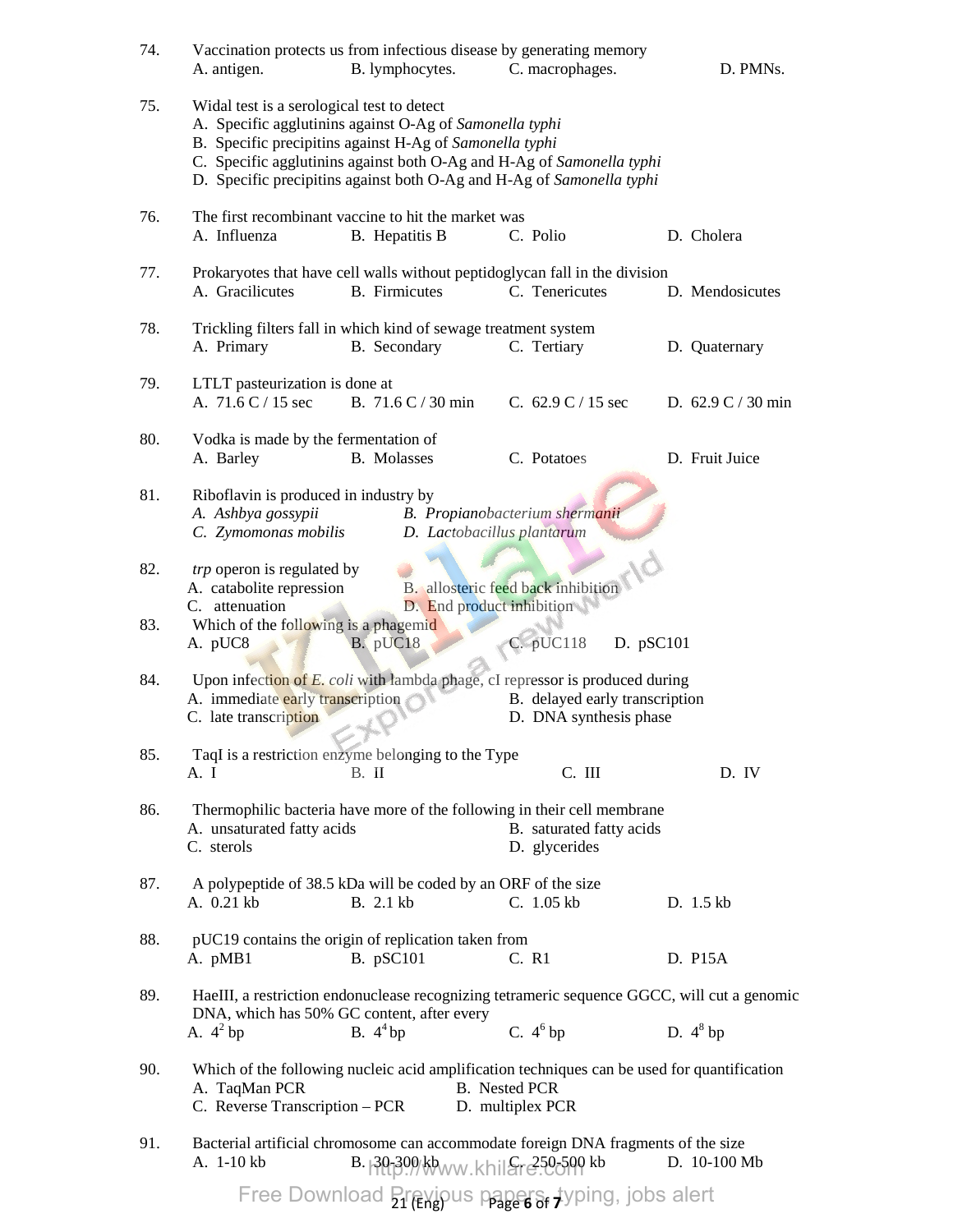| 92.  | Which of the following mutagen causes oxidative deamination of cytosine<br>A. $HNO2$<br>C. Methyl Nitro NitrosoGuanidine                                                                                                                                                                                                                                      |                                | $B.$ HON $H2$<br>D. Ethyl Methane Sulphonate |              |  |  |  |
|------|---------------------------------------------------------------------------------------------------------------------------------------------------------------------------------------------------------------------------------------------------------------------------------------------------------------------------------------------------------------|--------------------------------|----------------------------------------------|--------------|--|--|--|
| 93.  | Which of the following bacteria has unsaturated branched fatty alcohols in cell membrane<br>A. Thiobacillus<br>C. Pyrococcus                                                                                                                                                                                                                                  | B. Mycobacterium<br>D. Thernus |                                              |              |  |  |  |
| 94.  | For error prone PCR, the polymerase used is<br>A. Taq<br>B. Pfu                                                                                                                                                                                                                                                                                               |                                | C. Vent                                      | D. Sequenase |  |  |  |
| 95.  | A bacterial cell starts growing logarithmically with generation time = $20$ min and reaches $10'$<br>population in 8 h. If 8 cells start growing similarly, in how much time will they reach the same<br>population.'                                                                                                                                         |                                |                                              |              |  |  |  |
|      | A. 5 h<br><b>B.</b> 6 h                                                                                                                                                                                                                                                                                                                                       |                                | C.7h                                         | D. 8 h       |  |  |  |
| 96.  | The cogulase test is used to differentiate<br>A. Staphylococcus epidermidis from Neisseria meningitidis<br>B. Staphylococcus aureus from Staphylococcus epidermidis<br>C. Streptococcus pyogens from Staphylococcus aureus<br>D. Streptococcus pyogens from Enterococcus faecalis                                                                             |                                |                                              |              |  |  |  |
| 97.  | Which of the following extracellular enzymes produced by Group A streptococci is called<br>"spreading factor," an enzyme important in skin and soft tissue infection?<br>A. Streptokinase<br>B. Hyaluronidase<br>C. M Protein                                                                                                                                 |                                |                                              |              |  |  |  |
| 98.  | Serologic conversion to a positive test for HIV infection occurs.<br>A. In 2-3 days<br>B. In 3-4 weeks<br>re a new<br>C. In 3-6 months<br>D. May take up to 10 years                                                                                                                                                                                          |                                |                                              |              |  |  |  |
| 99.  | The species of <b>bacteria</b> , which possesses 250 genes for lipid biosynthesis is $\Lambda$ .<br>A. M. genitalium<br><b>B.</b> <i>M.</i> tuberculosis<br>C. E. coli<br>D. H. influenza                                                                                                                                                                     |                                |                                              |              |  |  |  |
| 100. | Why the bacterium Treponema pallidum is difficult to culture?<br>A. Because it requires a great deal of water to reproduce<br>B. Because it is unable to use carbohydrates as an energy source<br>C. Because it lacks the genes needed for TCA cycle and oxidative phosphorylation<br>D. Because it requires extremely low temperature at which water freezes |                                |                                              |              |  |  |  |

 $21$  (Eng)<sup> $\cup$  ></sup> Page **7** of **7** http://www.khilare.com Free Download Brevious papers, typing, jobs alert